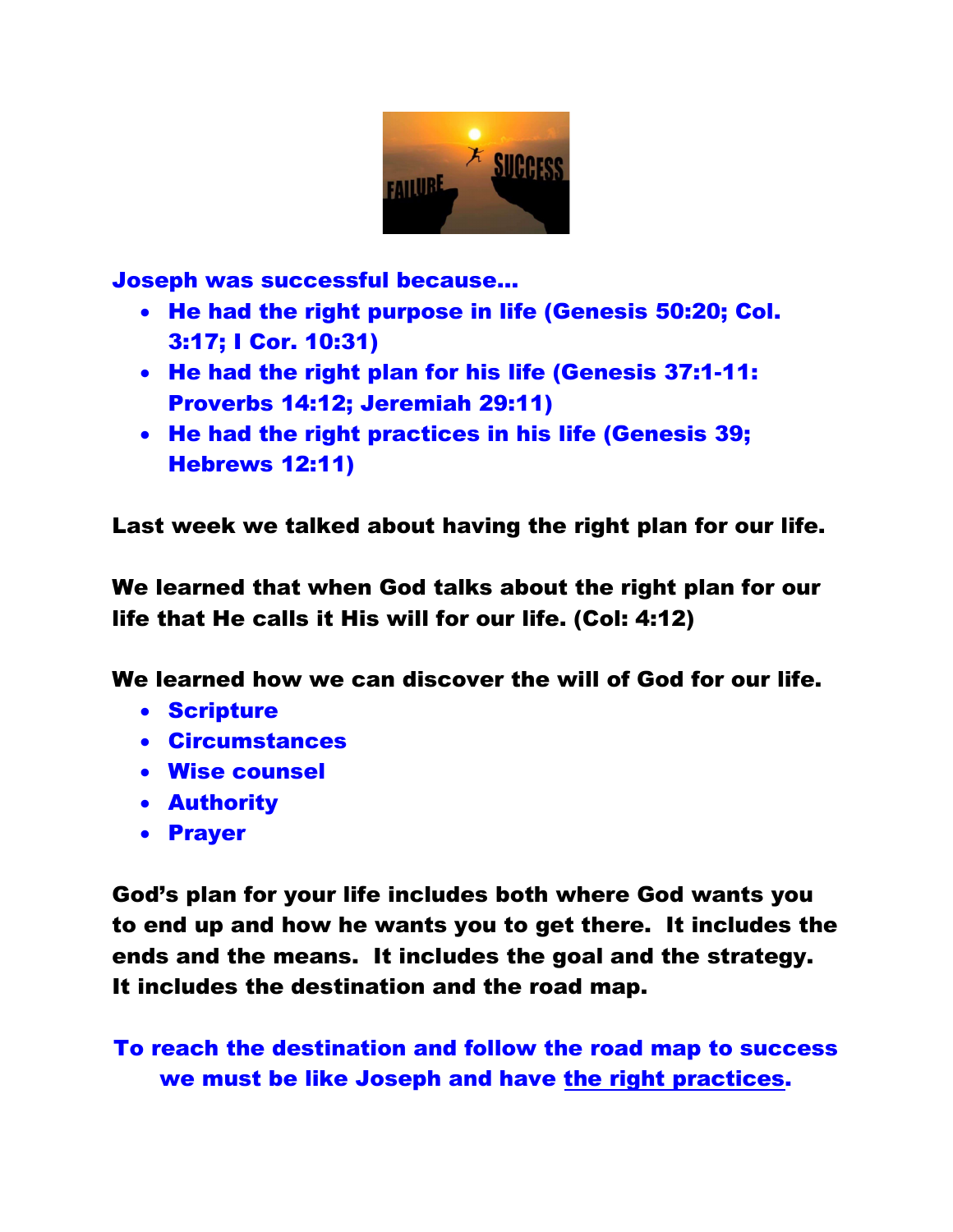By right practices I mean the right patterns of life, the right habits, the right routines, manner of life, conduct, behaviors that will enable us to fulfill the plan.

For the successful farmer this means tilling the soil, planting the seed, watering the seed, and removing the weeds.

For the athlete this means his regular physical and mental training.

For the soldier this means his regular physical training, mental training, and practicing with his team.

Last year in January I weighed 238 pounds. Today, I weigh 198.

To be successful at losing weight, I needed to have…

- The right purpose
- The right plan
- The right practices

It is not enough to just have the right purpose and the right plan.

I am on the board of directors at Kimray Corp. For us to be successful, we need to have…

- The right purpose
- The right plan
- The right practices

In my personal finances, I need to have…

The right purpose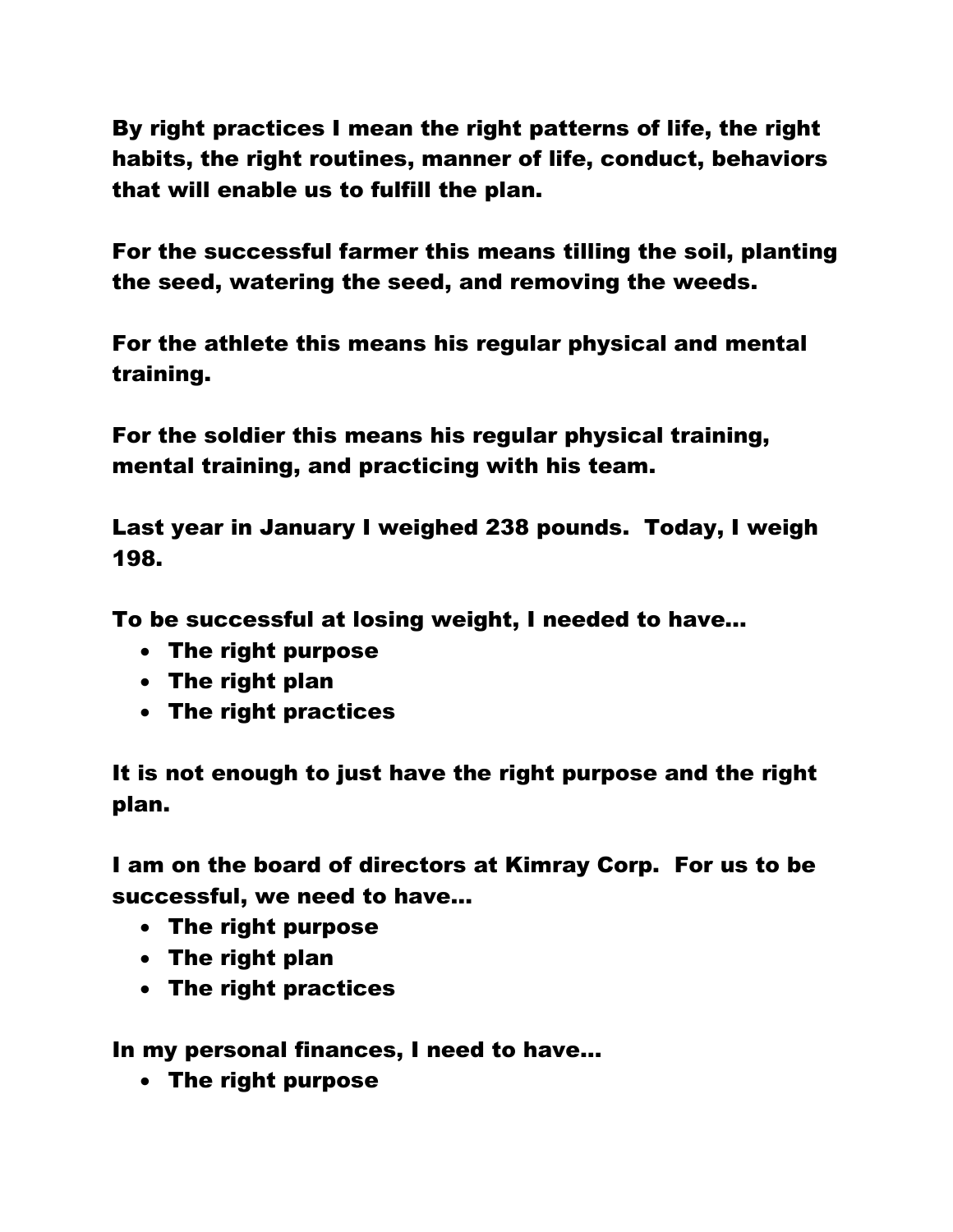- The right plan
- The right practices

In my marriage, I need to have…

- The right purpose
- The right plan
- The right practices

In my discipleship of others, I need…

- The right purpose
- The right plan
- The right practices

For many years I coached boys high school basketball. I knew that for our team to be successful, we needed to have…

- The right purpose
- The right plan
- The right practices

Having the right practices sounds like a lot of work.

## It sounds like a lot of work because having the right practices requires a lot of work!



It is at this fork in the road in life that I have watched so many Christians make the decision to fail. They have the right purpose. They have the right plan. But they do not have the right practices. They do not have the right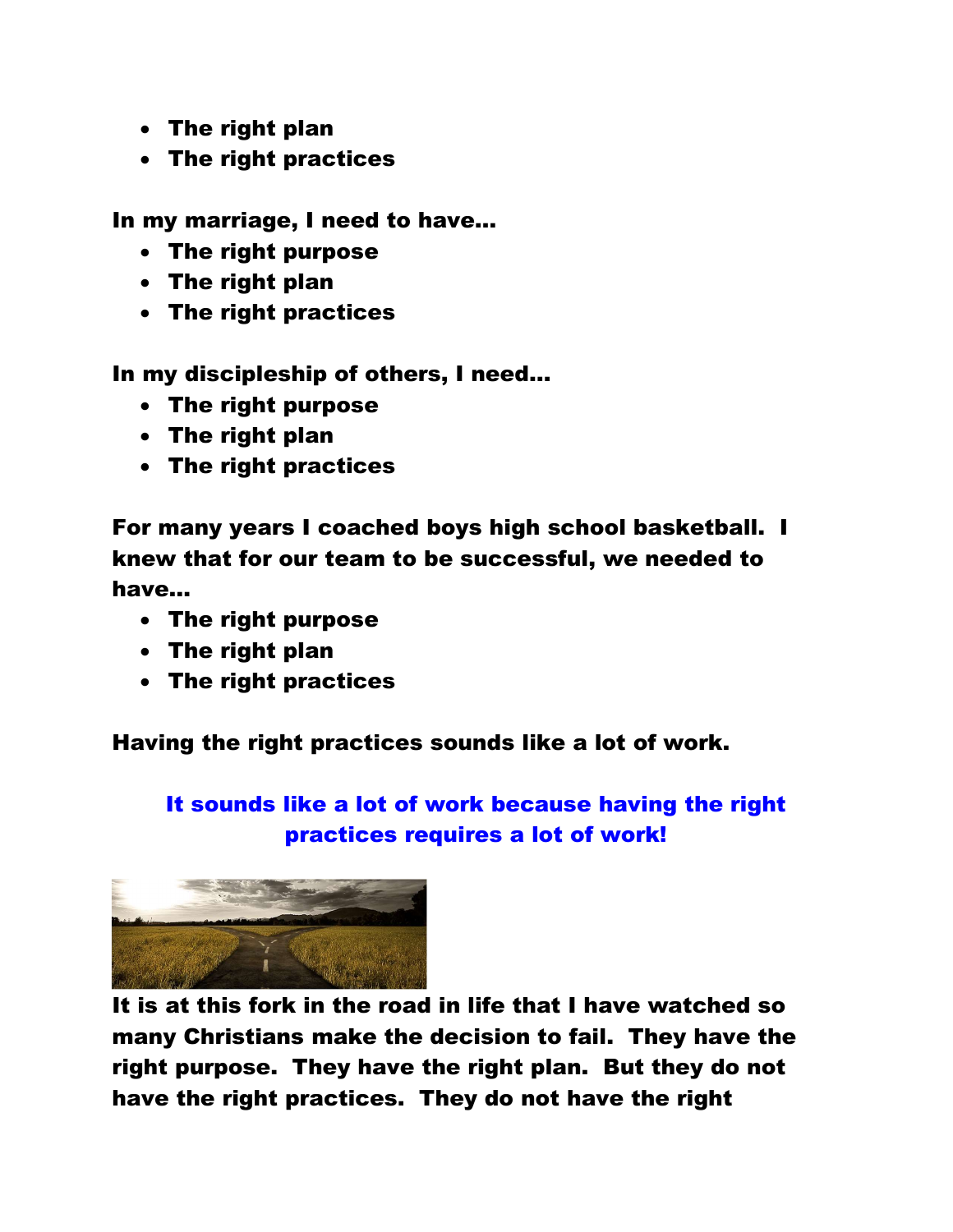practices because they choose not to do the work that it takes to be successful.

Why do so many Christians make this wrong choice?

Many Christians do not know have a work ethic!

What is a work ethic?

# A work ethic is the principle that hard work is intrinsically virtuous and worthy of reward and not working hard is wrong.

When I first became a Christian, I was surprised to discover how much the bible says about working hard. I realized from the Word of God that working hard is virtuous and not working hard is morally wrong.

According to the bible, the work ethic originates in the nature of God. The bible tells us that when God created the heaven and the earth, He worked six days and rested on the seventh. (Genesis 1:1-31: Genesis 2:1)

God created the first man and woman in His image. After God created them in His image, He gave them a challenging job. They were the caretakers of the garden of Eden and they had dominion over the earth. Even though the scripture does not explicitly say how many days they worked each week, since they were created in the image of God, it would be safe to assume that they worked six days and rested on the seventh.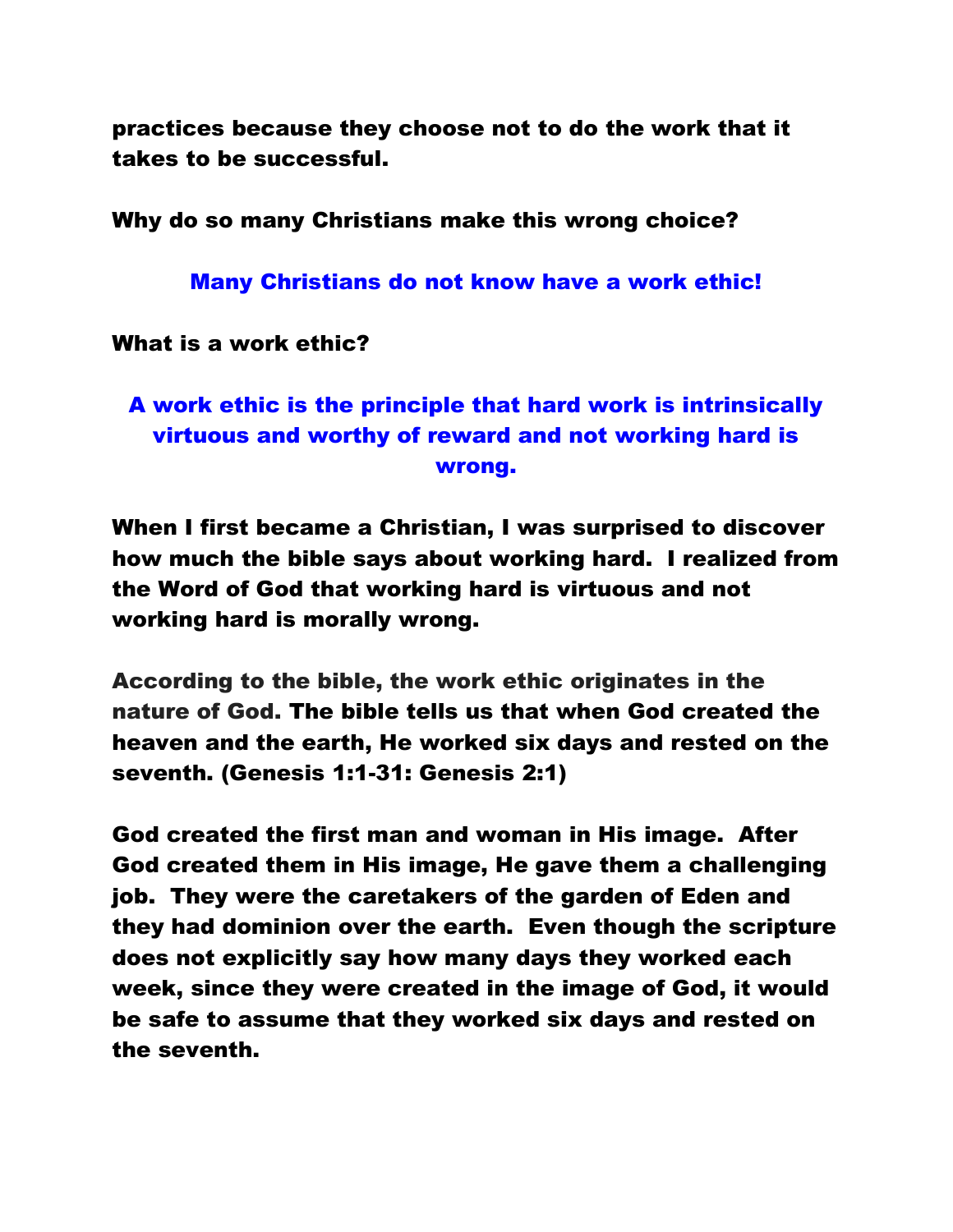After the fall of man, the bible tells us that God commanded His chosen people to work six days and rest on the seventh. Exodus 20:9-10 9 Six days you shall labor and do all your work,

10 but the seventh day is the Sabbath of the Lord your God. NKJV

A workday was sunup to sundown. A work week was six days. God said having this work ethic was a requirement for His people.

working hard=working long

When I first started attending church consistently at the age of 17, I was encouraged to spend a lot of time meditating on the book of Proverbs. As I read and reread the 31 chapters in Proverbs, I kept seeing these admonitions to men about the value of work.

Proverbs 6:6-11

6 Go to the ant, you sluggard! Consider her ways and be wise, 7 Which, having no captain, overseer, or ruler, 8 Provides her supplies in the summer and gathers her food in the harvest. 9 How long will you slumber, O sluggard? When will you rise from your sleep? 10 A little sleep, a little slumber, A little folding of the hands to sleep — 11 So shall your poverty come on you like a prowler, And your need like an armed man. NKJV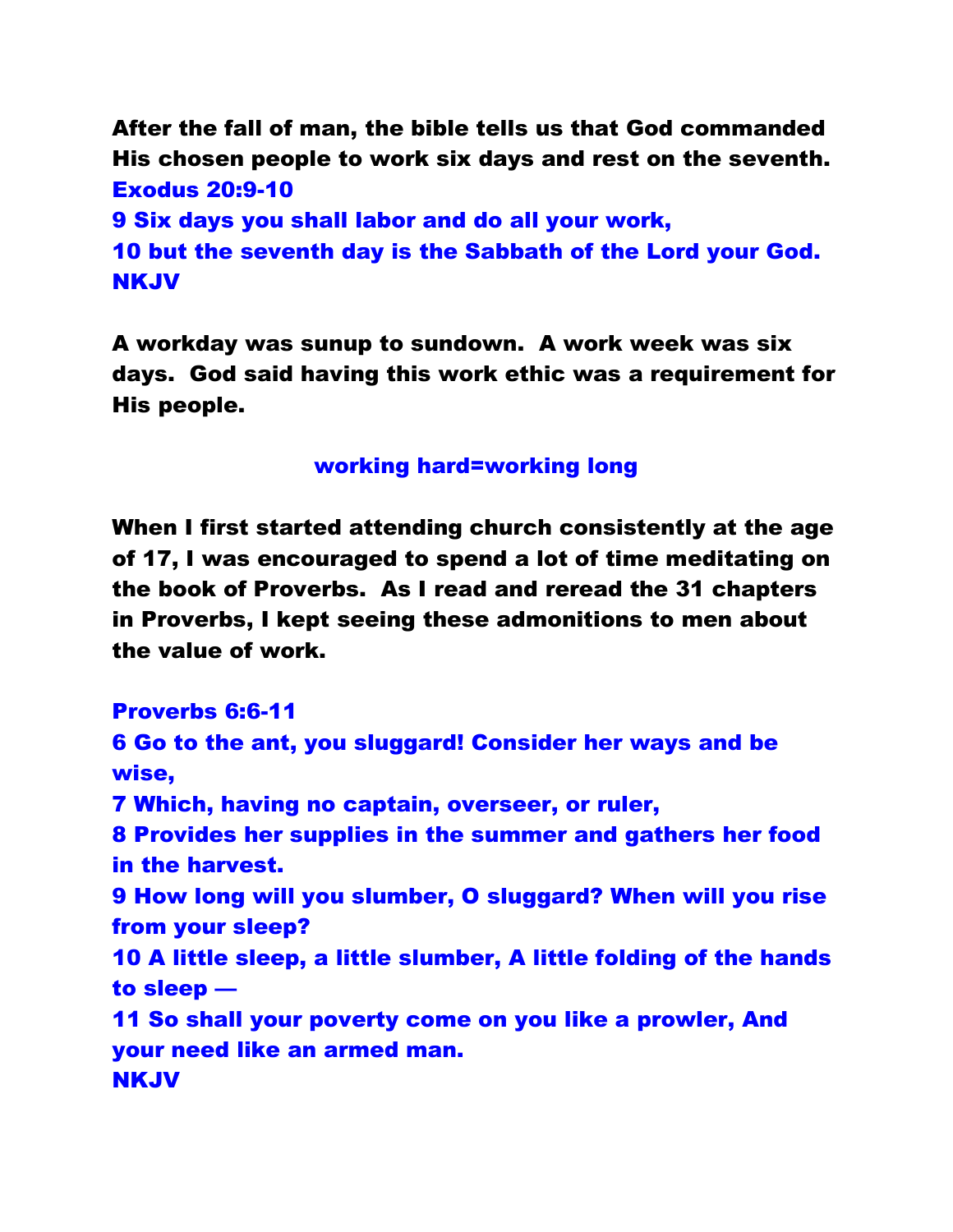Proverbs 10:26 26 As vinegar to the teeth and smoke to the eyes, so is the lazy man to those who send him. NKJV

Proverbs 12:24 24 The hand of the diligent will rule, but the lazy man will be put to forced labor. NKJV

Proverbs 12:27 7 The lazy man does not roast what he took in hunting, but diligence is man's precious possession. NKJV

Proverbs 13:4 The soul of a lazy man desires, and has nothing; But the soul of the diligent shall be made rich. NKJV

Proverbs 15:19 19 The way of the lazy man is like a hedge of thorns, But the way of the upright is a highway. NKJV

Proverbs 18:9 9 He who is slothful in his work Is a brother to him who is a great destroyer. NKJV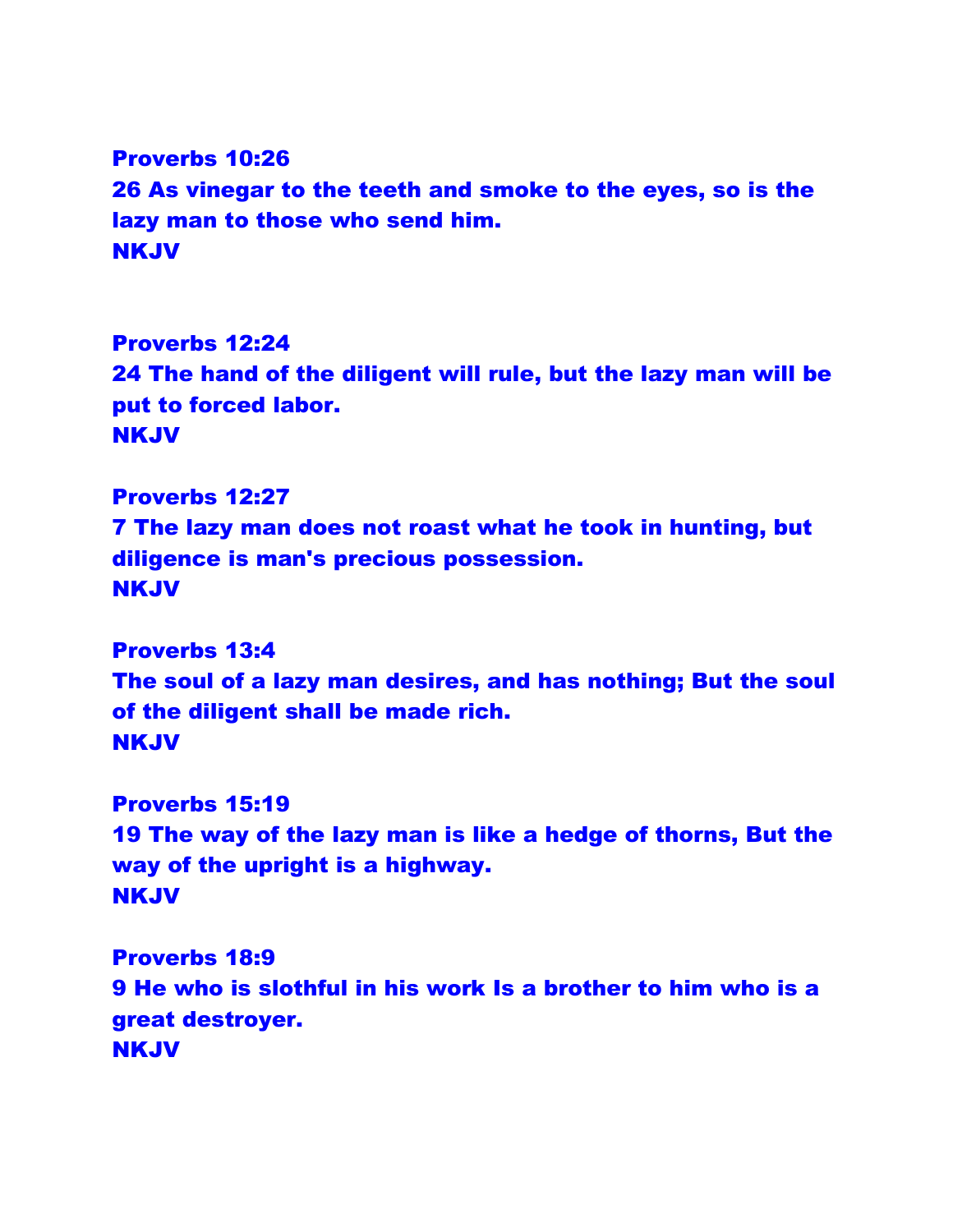### Proverbs 19:24 24 A lazy man buries his hand in the bowl and will not so much as bring it to his mouth again. NKJV

Proverbs 20:4 4 The lazy man will not plow because of winter; He will beg during harvest and have nothing. NKJV

Proverbs 21:25-26 25 The desire of the lazy man kills him, for his hands refuse to labor. 26 He covets greedily all day long, But the righteous gives and does not spare. NKJV

Proverbs 22:13 13 The lazy man says, "There is a lion outside! I shall be slain in the streets!" NKJV

## Proverbs 24:30-34 30 I went by the field of the lazy man, And by the vineyard of the man devoid of understanding; 31 And there it was, all overgrown with thorns; Its surface

was covered with nettles; Its stone wall was broken down. 32 When I saw it, I considered it well; I looked on it and received instruction: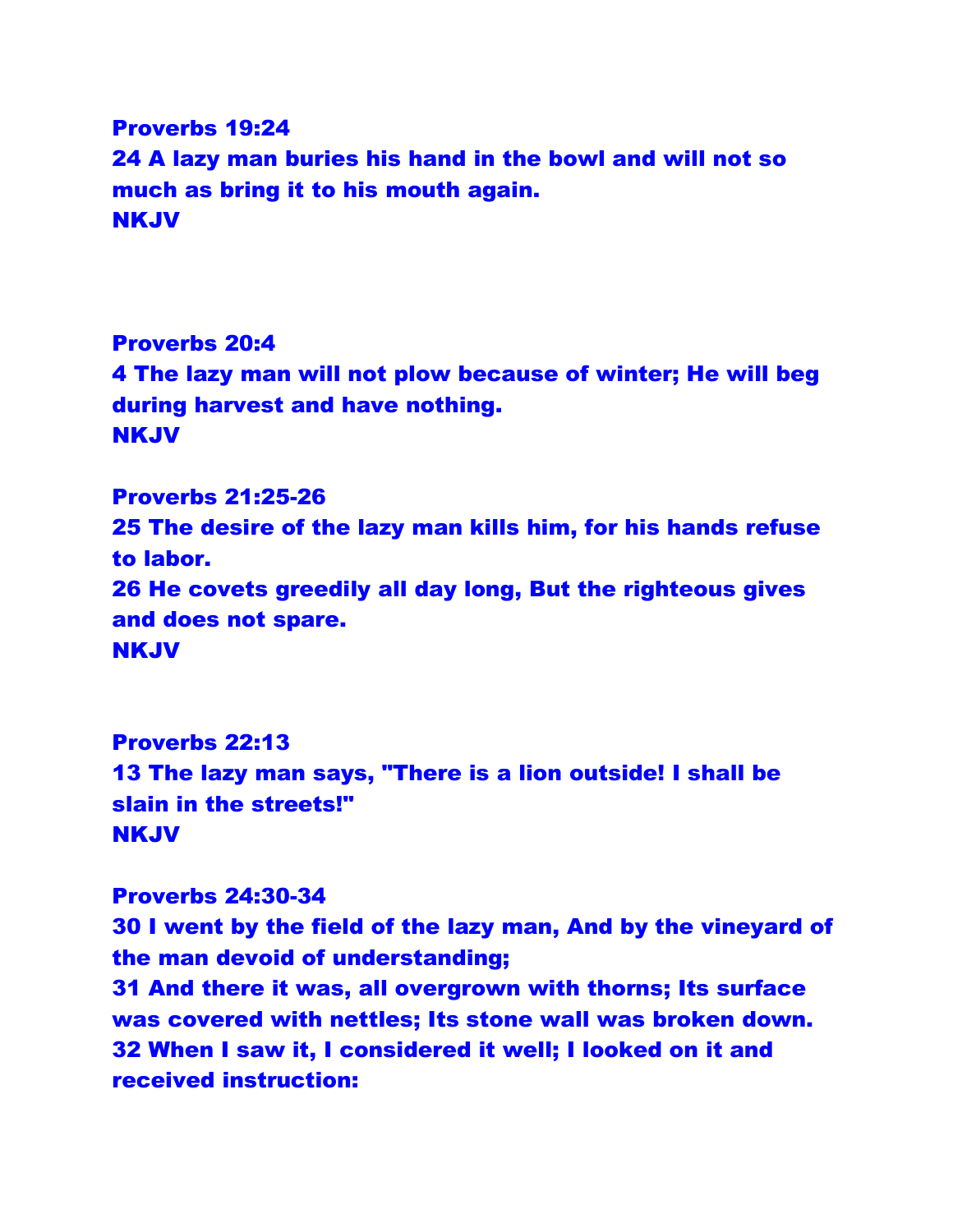33 A little sleep, a little slumber, A little folding of the hands to rest; 34 So shall your poverty come like a prowler, And your need like an armed man. NKJV

Proverbs 26:13-16 13 The lazy man says, "There is a lion in the road! A fierce lion is in the streets!" 14 As a door turns on its hinges, so does the lazy man on his bed. 15 The lazy man buries his hand in the bowl; it wearies him to bring it back to his mouth. 16 The lazy man is wiser in his own eyes than seven men who can answer sensibly. NKJV

I saw that the work ethic was one of the main themes of the book of Proverbs. King Solomon wrote the book for his sons. He apparently knew that having a work ethic would be a serious struggle for them. The problem was probably magnified since Solomon was rich and his sons had incredible privileges.

After Jesus died for the sins of the world, rose from the dead, ascended unto heaven, and established His church, the bible tells us that God commands the members of His church to have a work ethic.

#### 2 Thessalonians 3:10-12

10 For even when we were with you, we commanded you this: If anyone will not work, neither shall he eat.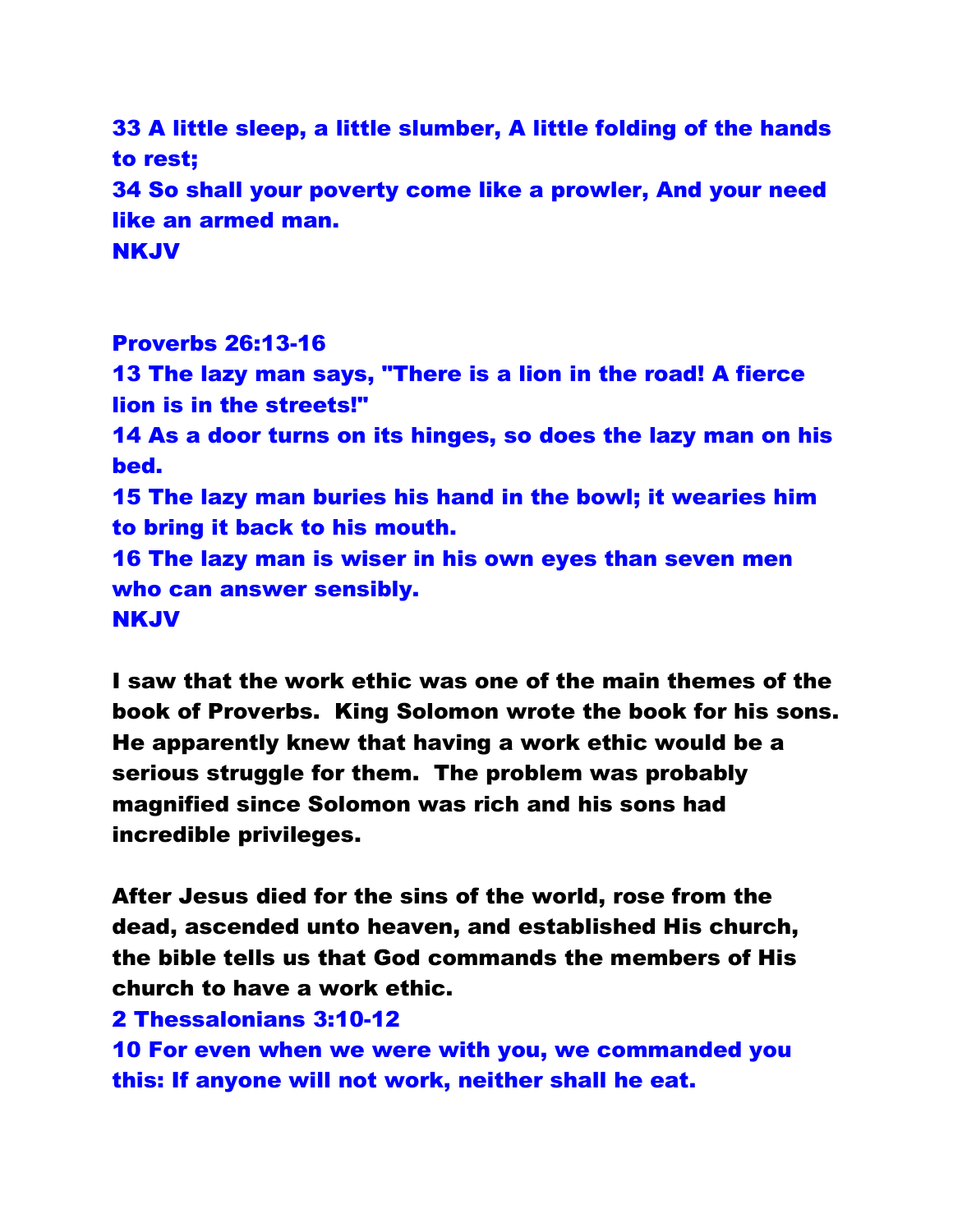11 For we hear that there are some who walk among you in a disorderly manner, not working at all, but are busybodies. 12 Now those who are such we command and exhort through our Lord Jesus Christ that they work in quietness and eat their own bread. NKJV

Paul was an apostle of Jesus Christ. He wrote this admonition to the church in a region in Asia Minor called Thessalonica to a people called the Thessalonians. He felt compelled to write it because some men in the church did not have a work ethic. He said this failure caused these men to have disorderly lives. The word disorderly means irregular. Another word for irregular is unstructured and undisciplined. The adage is true, "Idol hands are the devil's workshop." Having a work ethic is a part of living a holy life that glorifies God.

We are not saved by works but we are saved unto good works. (Ephesians 2:10). The fulfillment of God's plans for our life will take a lot of hard work.

- I. It was hard work for Noah to build an ark.
- II. It was hard work for Abraham to travel from Ur to Canaan and become successful as a shepherd.
- III. It was hard work for Jacob to marry his wife Rachael.
- IV. It was hard work for David to tend to his father's sheep.
- V. It was hard work for David to train to be a warrior.
- VI. It was hard work for David to train become an excellent musician.
- VII. It was hard work for Solomon to build a temple for the Lord.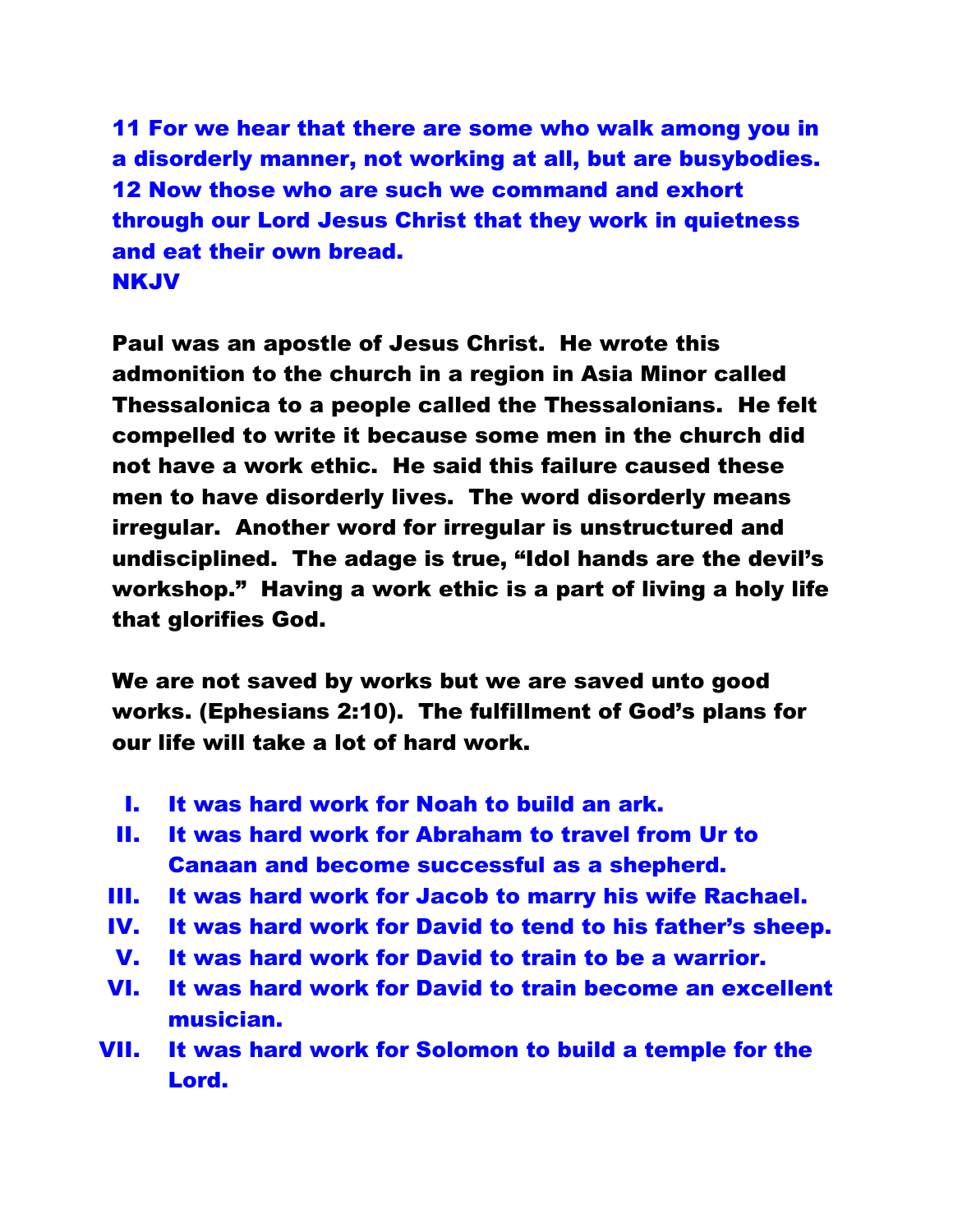- VIII. It was hard work for Jesus to make disciples.
	- IX. It was hard work for Jesus to spend time in prayer in the wilderness.
	- X. It was hard work for Paul to learn the scriptures.
	- XI. It was hard work for Paul to plant churches and to train elders to lead those churches.

After I reflected on these truths in scripture, I came to realize that the person who was the greatest influence on me to have a work ethic was my father.



In 1931, our country was suffering from the great depression. The dust bowl had destroyed farms throughout the Midwest. Looking for opportunity, many Midwesterners decided to move to California. My father, Wilbur Jessie Wells, was one of those opportunists.

In 1931, my father was 20 years old. He left the family farm in New Mexico and hitched a ride in a box car of a train that was heading west. He only had a few dollars left in his pocket when he got off that train. He eventually found a job in real estate in Avenal, California. He became a member of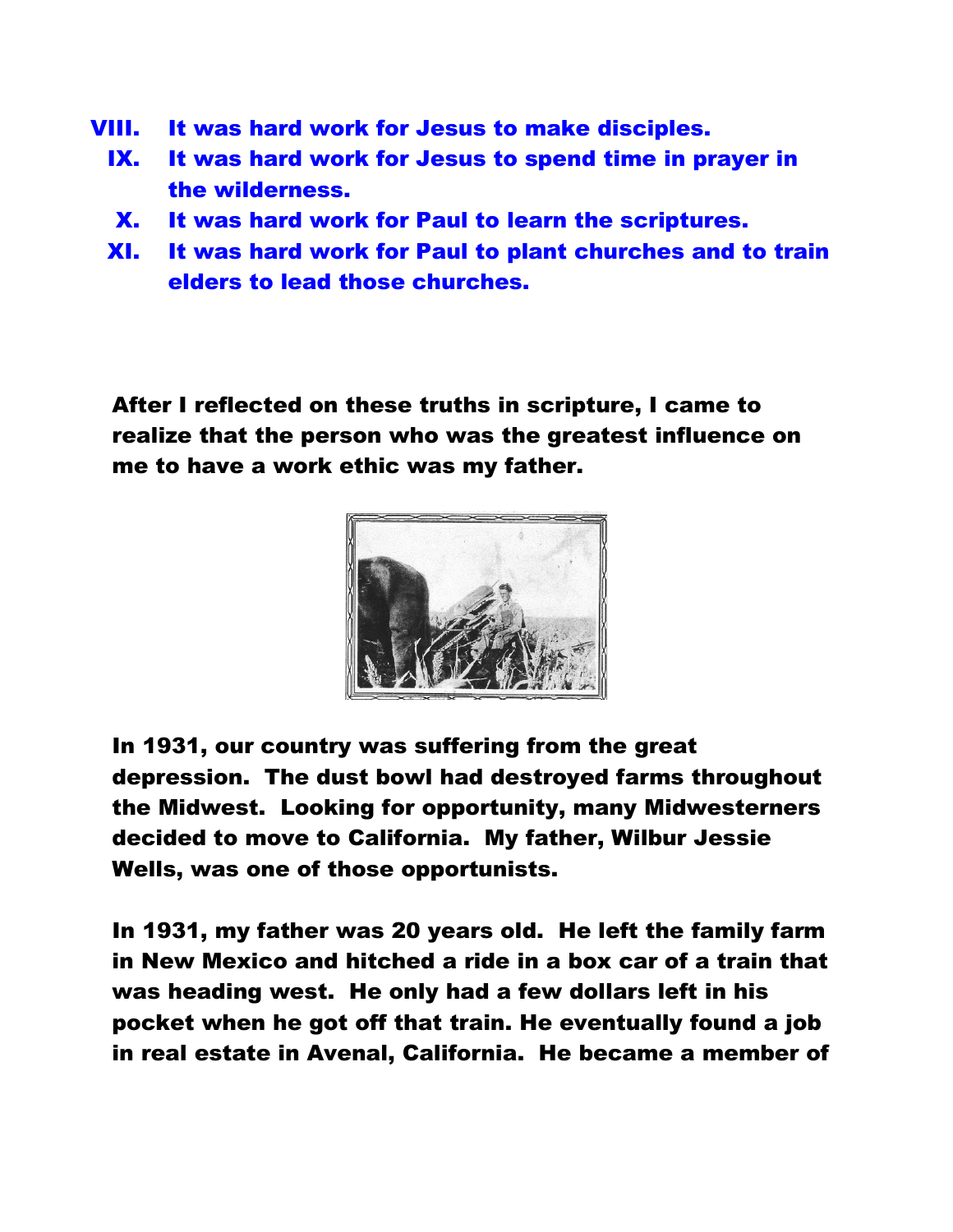what American journalist Tom Brokaw called "The Greatest Generation."

The greatest generation in America was made up of men from all races and nationalities. They shared certain positive qualities that were shaped in them by their father and grandfathers. Perhaps the most important of those qualities was that they had a will to work.

The will to work has been called having a work ethic. My father was a great example to me. While he was attending high school, he worked on the farm for his father and he worked as the janitor at his school. He also was the captain of his high school basketball team. When he started his family in California, he worked extra hours so that my mom could stay home and take care of my older brother. When he moved the family to Oklahoma, he built our families first home during the evenings and on the weekends while he worked during the day at Tinker Air Force Base. When our family outgrew that home, he built a larger home on the lot next door to our first home.

My father died in 1977. His work ethic was the most important part of the legacy that he left his three children.

Working hard comes from a belief that working hard is a virtue. Like so many men in his generation, my father did not say much to teach his children virtues. He just exemplified what it looked like to have a work ethic and disciplined us when he thought we were being lazy. We all got the message. Working hard is a virtue.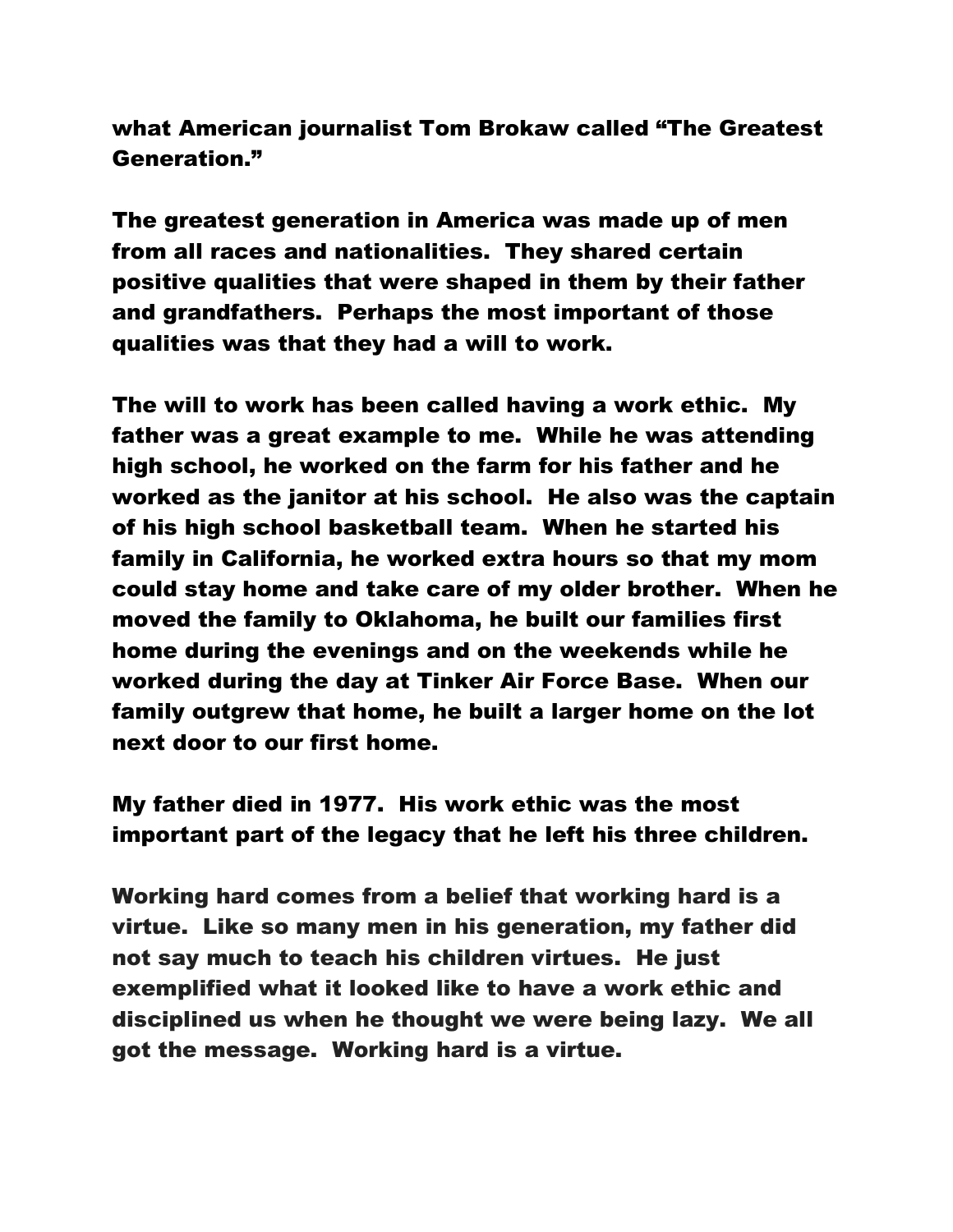When I was a young, I frequently heard complaints that men from the greatest generation were workaholics. I rarely if ever hear those complaints today. Instead, I hear just the opposite. My husband is lazy. My son is lazy. My brother is lazy. Many able-bodied men do not believe that hard work is a virtue. They expect their wives or their live-in girlfriend to work to support them while they play video games, watch Netflix, go to the gym, or hang out with their friends.

In 2020, most of the men in our country age 18-29 still live with their parents. Many of these men blame their failure to be responsible men on unjust conditions in our society or their personal circumstances. They have a victim mentality even though they live in the most prosperous nation in the history of the world during the most prosperous time in our nation's history. There are many possible tragic circumstances that can cause financial poverty in a family that are beyond anyone's control. But the greatest cause of poverty in our country is the failure of men to have a work ethic.

Without a work ethic, you will always struggle with some form of poverty in your life. Just as it takes hard work to prosper financially, it takes hard work to become spiritually mature. It takes hard work to develop healthy relationships. It takes hard work to develop useful skills.

I am sorry if you were not fortunate enough to have the legacy of a work ethic that my father left me. The family was designed by God to be the institution where virtue is formed in boys. But your past does not have to dictate your future. But to change your future you must change your view of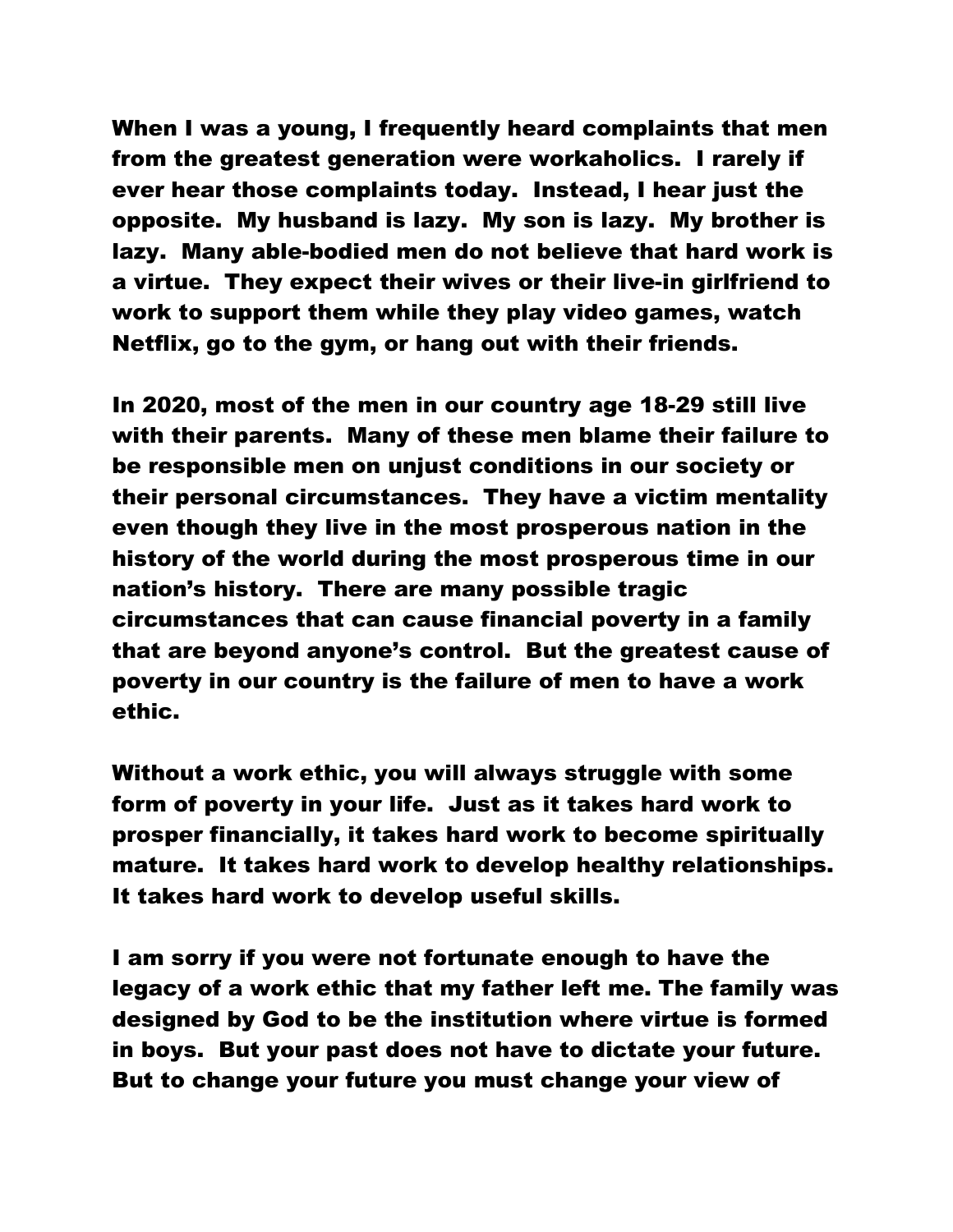work. You must join those men that believe that working hard is a virtue. You will never be successful unless you have the right practices in your life and you will never have the right practices until you have the right work ethic.

Over the years many men have come to me and told me they believed God was calling them to start their own business or to go into full time ministry. For some of those men, I felt very good about their future success because of their abilities and their will to work. (Phil Chain; Dennis Jernigan; Ben Manis)

For others, I could see they had the ability to be successful, but I knew they would not succeed because they did not have a good work ethic.



Some of you did not have the kind of leadership that I had from my father.

How can you start having the work ethic that God wants you to have?

 Accept what God says about the righteousness of work in His word.

Agree with God. Consider working hard to be morally righteous and laziness to be a sin.

- Be born again of the Spirit of God.
- Repent of any attitude of entitlement.